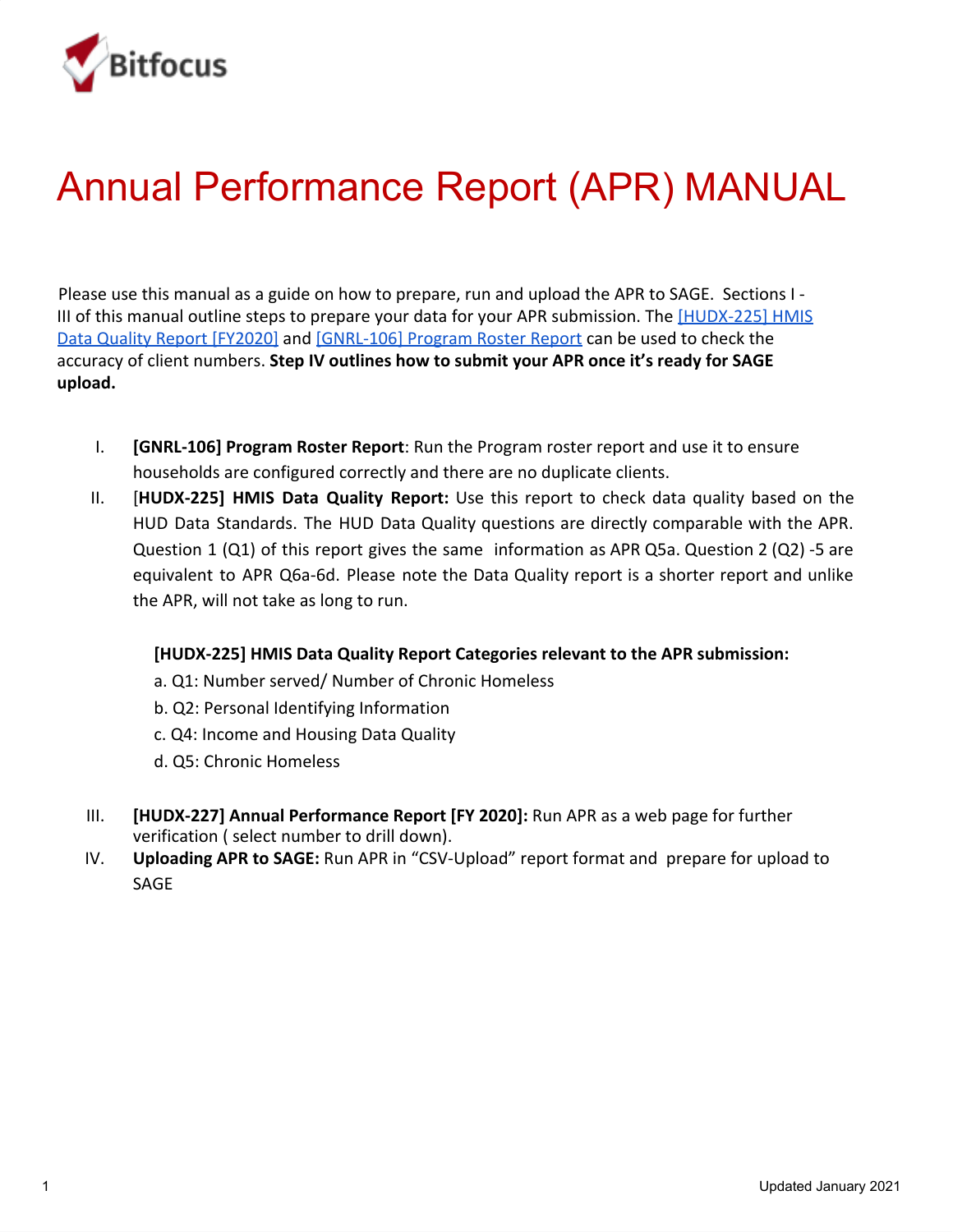

# I. Program Roster Report

1. Click on the launcher and select Reports



- 2. From the Report Library select **Program Based Reports;** this will roll out the report options under this category select report number **[GNRL-106] Program Roster**
- 3. Select Run (see image below)

| <b>REPORT LIBRARY EXPLORE DATA ANALYSIS</b>        |                                                              |                                   |
|----------------------------------------------------|--------------------------------------------------------------|-----------------------------------|
| <b>Program Based Reports</b>                       |                                                              | $20$ report $(s)$<br>$\checkmark$ |
|                                                    |                                                              |                                   |
| [EMPL-101] Employment Report                       | SCHEDULE   MORE INFO v<br>$\star$ $\odot$ RUN                |                                   |
| [EMPL-102] Employment / Education Report           | $\triangleq$   $\odot$ RUN<br>SCHEDULE   MORE INFO ~         |                                   |
| [EXIT-101] Potential Exits                         | SCHEDULE   MORE INFO v<br>$\parallel$ ( $\triangleright$ RUN |                                   |
| [EXPS-103] Program Funding Source Financial Detail | ★   ▶ RUN   [ SCHEDULE   MORE INFO v                         |                                   |
| [GNRL-105] Program Participation Summary           | SCHEDULE   MORE INFO ~<br>$\triangleq$   $\odot$ RUN         |                                   |
| [GNRL-106] Program Roster                          | 鬯<br>SCHEDULE   MORE INFO ~<br>(1)                           |                                   |
|                                                    |                                                              |                                   |

- 4. Select the filters you want the report to pull:
	- a. **Programs** choose the name of the program or select ALL
	- b. **Status** from the drop-down menu select active, enrolled, or exited
	- c. **Report Date Range** enter the date range for the report
	- d. **Report Output Format** Select the format as either Web Page (will allow drill down), PDF or Excel (will provide the most details)
- 5. **Submit**

Useful Tip: This report identifies who is enrolled in the program, can be run for active or exited clients and *allows you to identify group enrollments as well as duplicates.*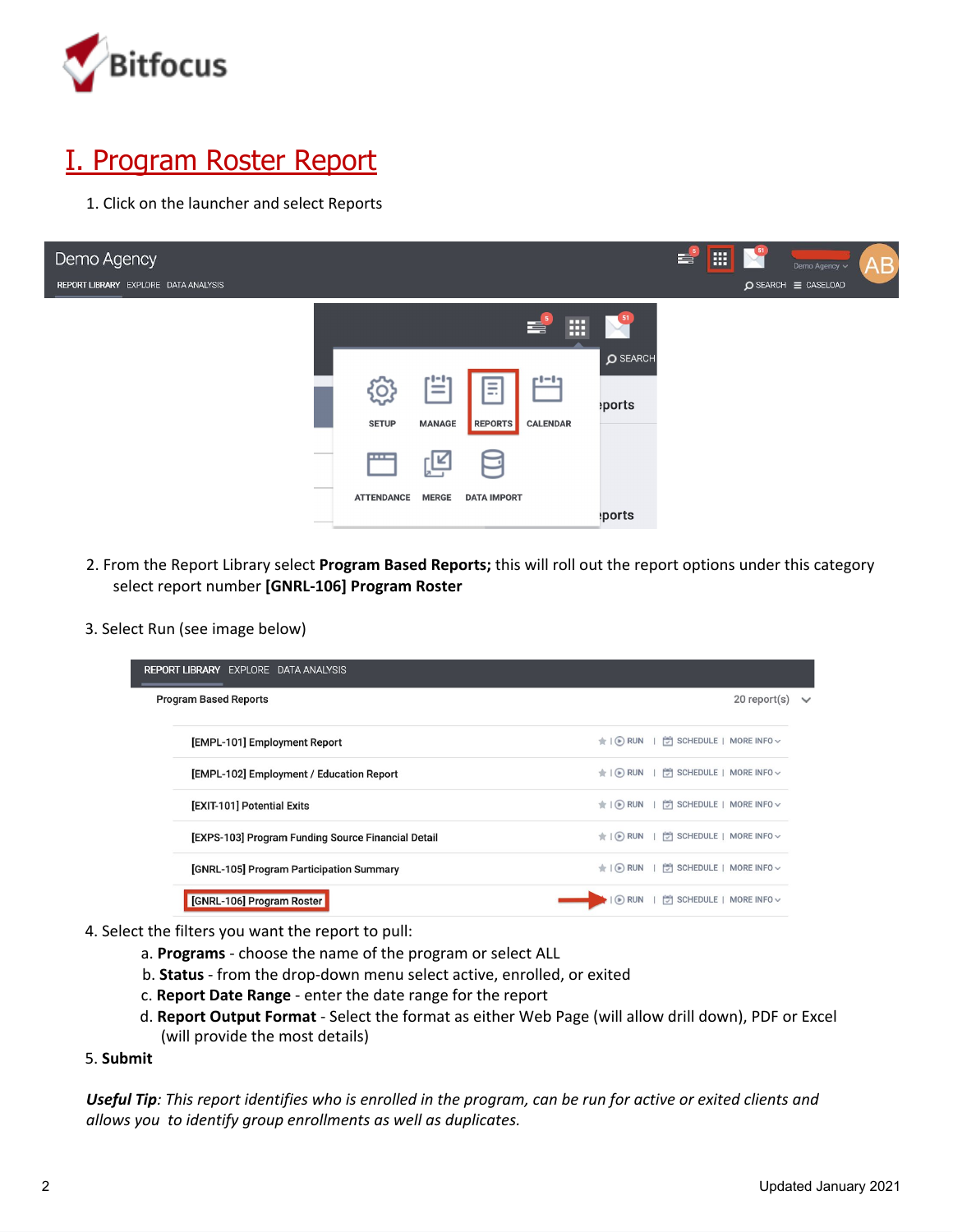

# II. Data Quality Report (DQ) Section 1

- 1. Click on the launcher and select Reports (see above for instructions)
- 2. From the Report Library select **HUD Reports;** this will roll out the report options under this category-select report number **[HUDX-225] HMIS Data Quality Report**

| <b>HUD Reports</b> |                                                 |                                        | $9$ report $(s)$       |  |
|--------------------|-------------------------------------------------|----------------------------------------|------------------------|--|
|                    | [HUDX-106] HUD Veteran By-Name List             | <b>SCHEDULE</b><br>$\star$ $\odot$ RUN |                        |  |
|                    | [HUDX-111] HUD CSV / XML Program Data Export    | $\star$   $\odot$ RUN                  | MORE INFO $\sim$       |  |
|                    | [HUDX-222] Homeless TAY                         | ★ I ▶ RUN   [ SCHEDULE   MORE INFO V   |                        |  |
|                    | [HUDX-224] PATH Annual Report [Oct 2020 Update] | ★   ▶ RUN       SCHEDULE   MORE INFO v |                        |  |
|                    | [HUDX-225] HMIS Data Quality Report [FY 2020]   | $\blacktriangleright$   $\odot$ RUN    | SCHEDULE   MORE INFO ~ |  |

- 3. Select Run
- 4. Select the filters you want the report to pull:
	- a. **Program Type(s)**-choose the name of the program or select ALL
	- b. **Program Status**-from the drop-down menu select all programs, active programs or inactive programs
	- c. **Program(s)**-Choose ALL or the specific program
	- d. **Report Date Range**-enter the dates range for the report
	- e. **Report Output Format**-Select the format as either Web Page, PDF or Excel
	- f. **Drilldown Output Format** Select the format as either Web Page, PDF or CSV
	- g. **Submit**-will run the report

| Program Yapoba                     | Cheese                                                |        |
|------------------------------------|-------------------------------------------------------|--------|
|                                    | $\overline{a}$                                        |        |
|                                    | <b>Briderparkey Sharker</b>                           |        |
|                                    | Transmissal movema                                    |        |
|                                    | PH - Permanent Supportive Housing Misability required |        |
| <b>Frogram Status</b>              | Cheese,                                               |        |
| Programici                         | Cheese a                                              |        |
|                                    |                                                       |        |
| <b>Buyout Illians Standale</b>     | and months                                            | $\Box$ |
|                                    |                                                       |        |
| <b>Beganit Guigest Islands</b>     | <b>Regular Request</b>                                | $\sim$ |
| <b>Hugoan Guilput Formult</b>      | <b>BRANNA ORR ORAN ORIGINAL</b>                       |        |
| <b>Britishman Bulgard Factored</b> | B Helchege C-RM C-CSA                                 |        |
|                                    |                                                       |        |

*\*Please note selecting Web Page format will make the drilldown option accessible.*

5. The report may take a few minutes to process; select OPEN from the pop-up to view

Use HUD DQ report or APR to check on data quality issues listed below. The report sections are identified with a sub header (e.g., *Q5a. Report Validation Table* etc.)

#### **A. APR Q5a or DQ Q1: Number served/ Number of Chronic Homeless**

1. If the program serves only clients experiencing chronic homelessness, review the **Total number of persons served** and the **Number of chronically homeless persons** to see if these numbers match (see image).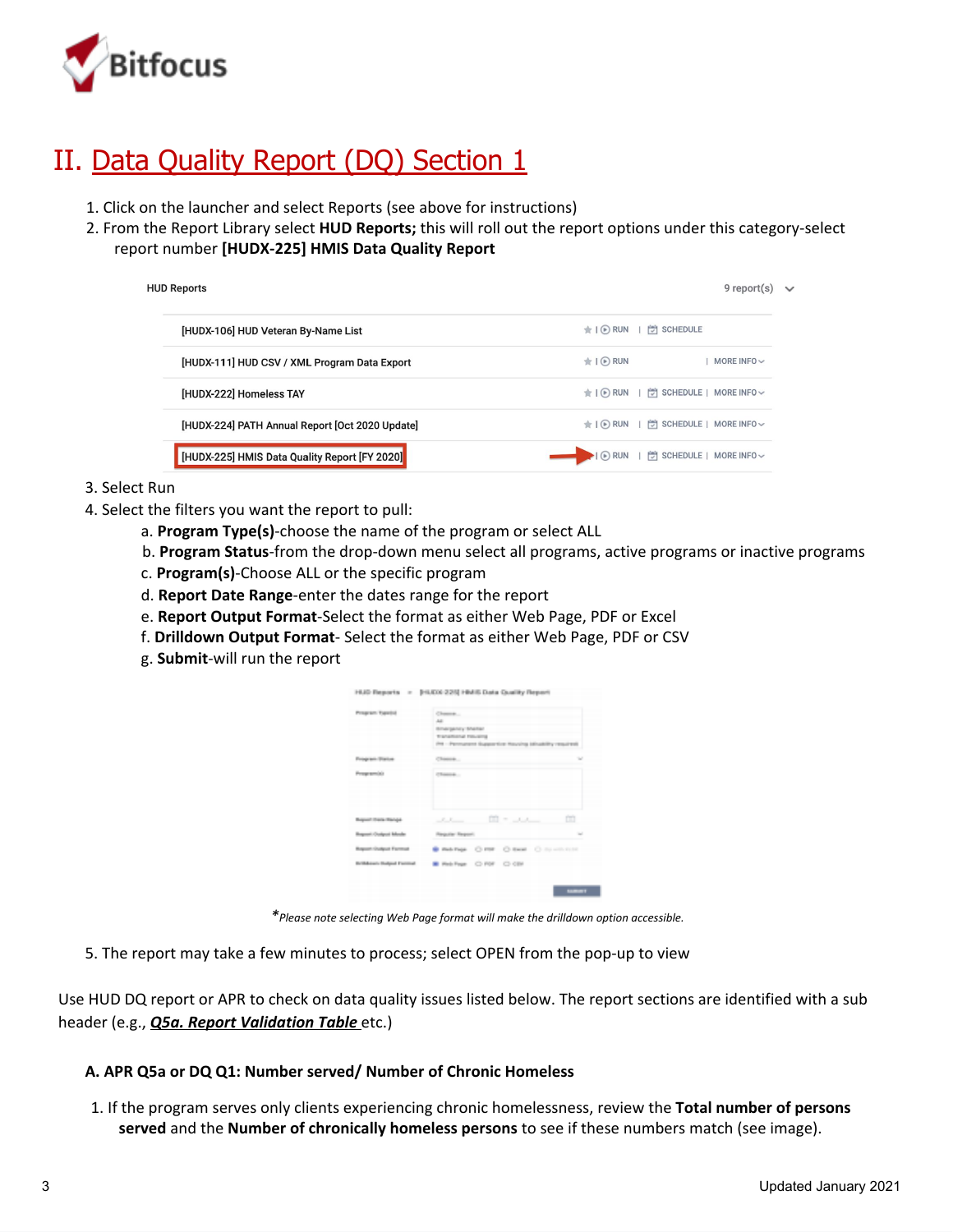

| Q5a. Report Validations Table                                         |    |
|-----------------------------------------------------------------------|----|
| Program Applicability: All Projects                                   |    |
| Total number of persons served                                        | 19 |
| Number of adults (age 18 or over)                                     | 19 |
| Number of children (under age 18)                                     | ٥  |
| Number of persons with unknown age                                    | o  |
| Number of leavers                                                     |    |
| Number of adult leavers                                               |    |
| Number of adult and head of household leavers                         |    |
| Number of stayers                                                     | 18 |
| Number of adult stayers                                               | 18 |
| Number of veterans                                                    | 2  |
| Number of chronically homeless persons                                | 2  |
| Number of youth under age 25                                          | o  |
| Number of parenting youth under age 25 with children                  | ٥  |
| Number of adult heads of household                                    | 19 |
| Number of child and unknown-age heads of household                    | o  |
| Heads of households and adult stayers in the project 365 days or more | 17 |
|                                                                       |    |

Compare the lists of Total number of persons served and Number of chronically homeless persons. The list of clients will appear by clicking on the number on the row. If clients are not showing as chronically homeless, review the client's enrollment screen to ensure the client's Living Situation and the Disabling Condition on the enrollment meet the HUD definition of Chronic Homelessness.

*\*Please note below the HUD definition of Chronic Homelessness, highlighted with key indicators.*

### II.A. HUD Definition of Chronic Homelessness

1. A "homeless individual with a disability," as defined in the Act, who:

- Lives in a place not meant for human habitation, a safe haven, or in an emergency shelter; and
- Has been homeless (as described above) continuously for at least 12 months or on at least 4 separate occasions in the last 3 years where the combined occasions must total at least 12 months
- Occasions separated by a break of at least seven nights
	- Stays in institution of fewer than 90 days do not constitute a break

2. An individual who has been residing in an institutional care facility for fewer than 90 days and met all of the criteria in paragraph (1) of this definition, before entering that facility; or

3. A family with an adult head of household (or if there is no adult in the family, a minor head of household) who meets all of the criteria in paragraphs (1) or (2) of this definition, including a family whose composition has fluctuated while the head of household has been homeless.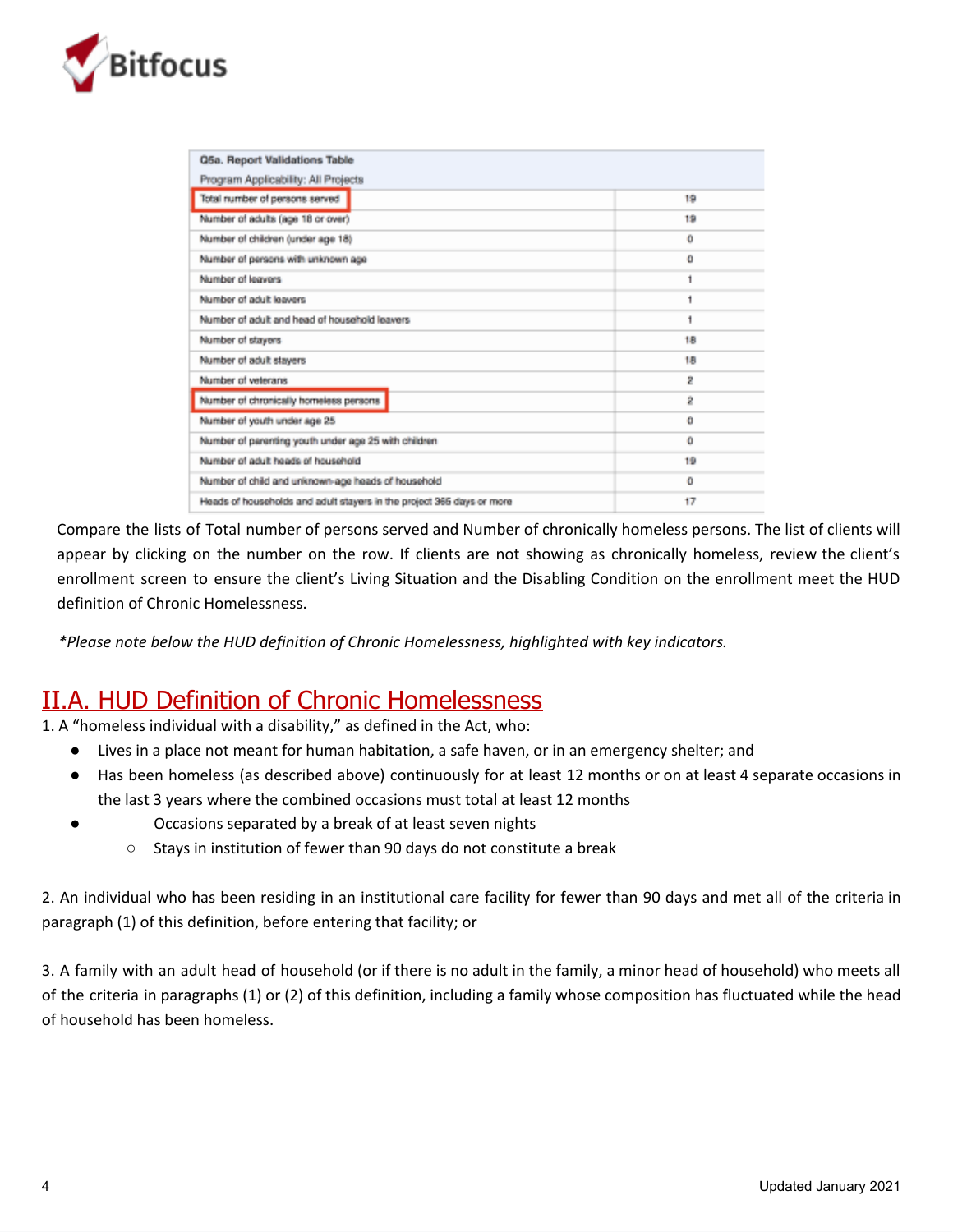

### II.B. Access the Enrollment Screen

- 1. Search and find the client.
- 2. From the main tabs, select **PROGRAMS** (see image below).
- 3. From Program History select the appropriate program for the client.

4. Once you have identified the program, hover with your mouse on the left-hand side of the program name and select the edit button. Upon selection it will take you to the next screen.

| PROFILE HISTORY SERVICES PROGRAMS ASSESSMENTS NOTES FILES LOCATION                   |                        |                 |            |
|--------------------------------------------------------------------------------------|------------------------|-----------------|------------|
| PROGRAM HISTORY                                                                      |                        |                 |            |
| Program Name                                                                         | Stort Date<br>End Date | Туря            |            |
|                                                                                      | 10/01/2009 Active      | Individual      |            |
|                                                                                      |                        |                 |            |
|                                                                                      |                        |                 |            |
| PROFILE HISTORY SERVICES PROGRAMS NOTES ASSESSMENTS FILES CONTACT LOCATION REFERRALS |                        |                 |            |
| PROGRAM HISTORY                                                                      |                        |                 |            |
|                                                                                      |                        |                 |            |
| Program Name                                                                         | <b>Start Date</b>      | <b>End Date</b> | Type       |
| Emergency Shelter: Entry/Exit Date<br>[Training] <b>And a straining</b>              | 01/22/2021             | 01/22/2021      | Individual |
| Emergency Shelter: Entry/Exit Date<br>$\qquad \qquad \bullet$                        | 11/10/2020             | <b>Active</b>   | Individual |

- 6. The enrollment screen will then populate.
- 7. Proceed to enter and/or update any questions as necessary.

# **II.B.a.** Living Situation

Scroll down to the Living Situation section of the enrollment screen. In the example below, the client is living in a place not meant for habitation for 90 days or more, but less than one year. Also, the client was on the street one time in the past three years.

According to the first bullet point in the HUD definition: "living in a place not meant for human habitation, in an emergency shelter, or in a safe haven for the last 12 months continuously or on at least four occasions in the last three years where those occasions cumulatively total at least 12 months"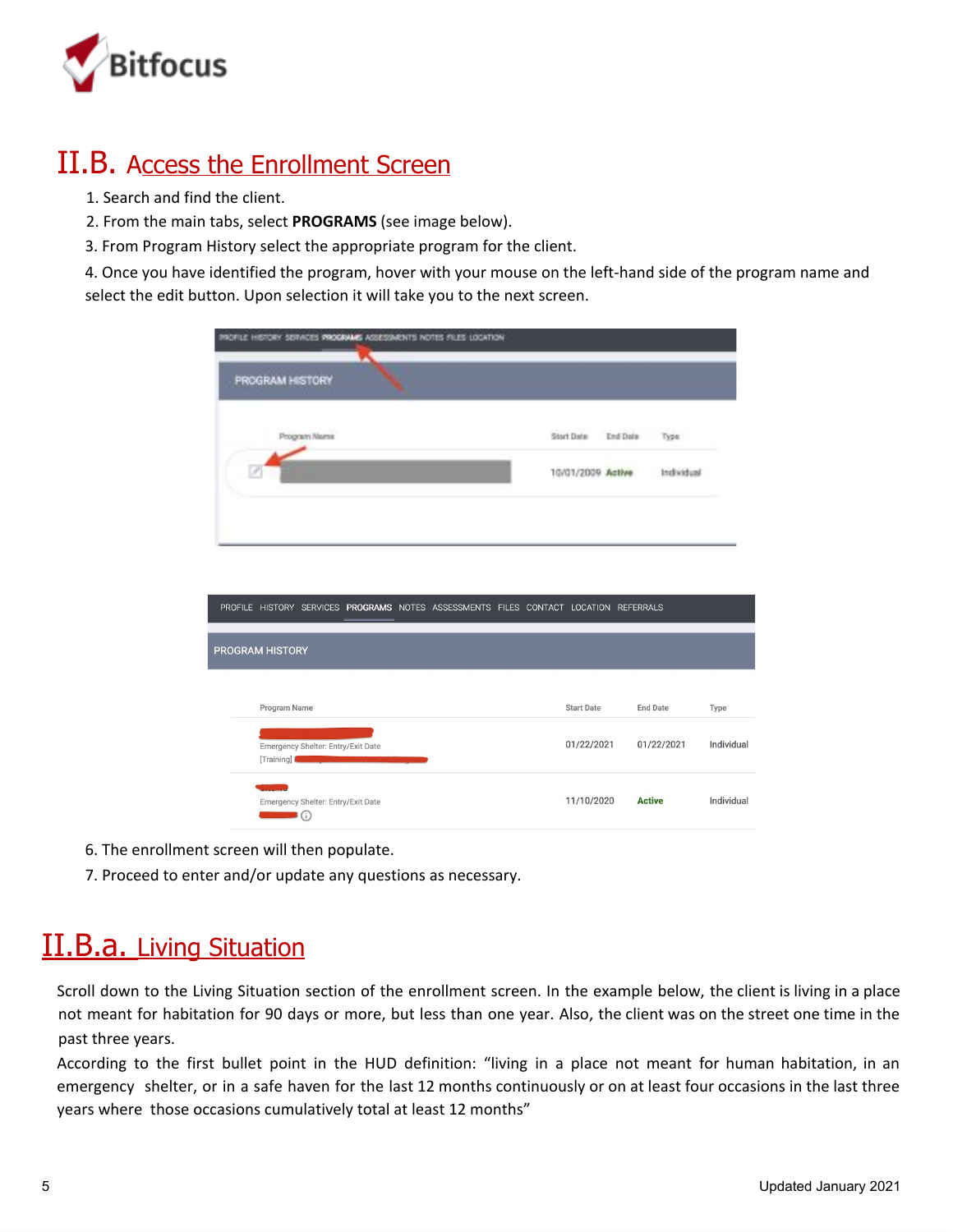

| <b>PROGRAM: AWESOME RRH</b> |         |             |       |       |       |               |
|-----------------------------|---------|-------------|-------|-------|-------|---------------|
| Enrollment                  | History | Assessments | Notes | Files | Forms | $\times$ Exit |
|                             |         |             |       |       |       |               |

| Program Service History |  |  |
|-------------------------|--|--|
|-------------------------|--|--|

This client would not appear on the list of chronically homeless clients on Q5a since the client lived in a place not meant for habitation for 90 days or more, but less than one year; One Time. According to the responses, this client did not have at least four occasions in the last three years where those occasions cumulatively total at least 12 months (see image below).

| <b>PRIOR LIVING SITUATION</b>                                                                                |                                                                                        |              |
|--------------------------------------------------------------------------------------------------------------|----------------------------------------------------------------------------------------|--------------|
| <b>Type of Residence</b>                                                                                     | Place not meant for habitation (e.g., a vehicle, an abandoned building, bu <del></del> |              |
| Length of Stay in Prior<br><b>Living Situation</b>                                                           | One year or longer                                                                     | $\checkmark$ |
| <b>Approximate Date</b><br><b>Homelessness Started</b>                                                       | ئسٹ<br>25<br>09/25/2018                                                                |              |
| Number of times on the<br>streets, in ES, or Safe<br>Haven in the past three<br>years                        | <b>Three Times</b>                                                                     | $\checkmark$ |
| <b>Total number of months</b><br>homeless on the streets, in<br>ES, or Safe Haven in the<br>past three years | <b>Three Months</b>                                                                    | $\checkmark$ |
| Zipcode                                                                                                      |                                                                                        |              |
| <b>Quality of Zip Code</b>                                                                                   | Full or Partial Zip Code Reported                                                      |              |

### II.B.b. Disabling Conditions

Scroll down to the Disabling Conditions and Barriers section of the enrollment screen (see image below). In the example below, **Physical Disability**, **Developmental Disability**, and **Chronic Health Condition**, and **Mental Health Problem** are marked yes, while the first question, **Disabling Condition** is marked *Data not collected*. Make sure the first disabling condition question is marked yes if the client has a disabling condition. *Selecting yes to disabling conditions when the first Disabling Condition question is marked no, or data not collected will cause an error.*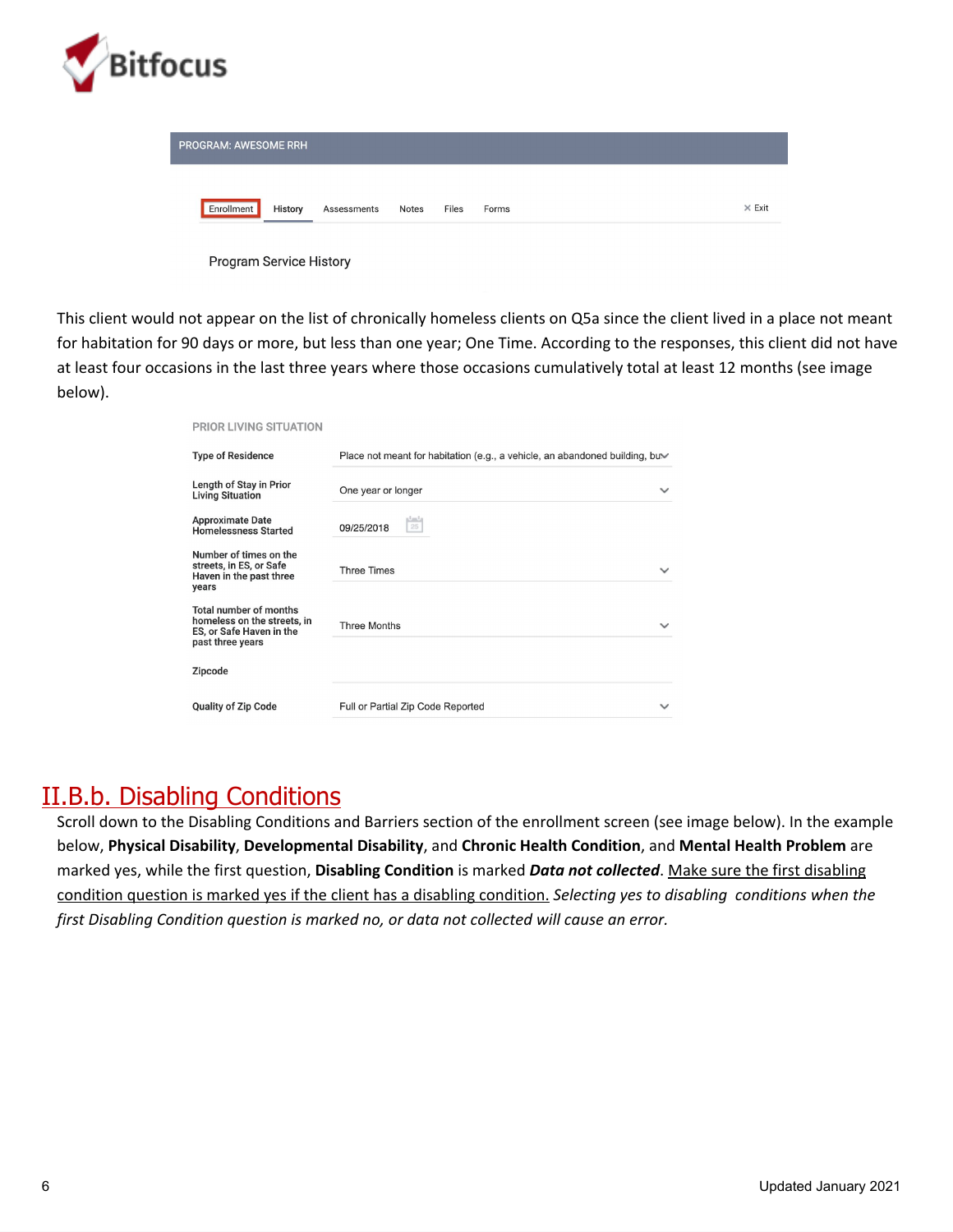

|  |  | DISABLING CONDITIONS AND BARRIERS |  |
|--|--|-----------------------------------|--|

| <b>Disabling Condition</b>      | Data not collect~    |              |           |              |                  |              |
|---------------------------------|----------------------|--------------|-----------|--------------|------------------|--------------|
| <b>Physical Disability</b>      | Yes                  | $\checkmark$ | Long Term | No           | $\checkmark$     |              |
| <b>Developmental Disability</b> | No                   | $\checkmark$ |           |              |                  |              |
| <b>Chronic Health Condition</b> | Yes                  | $\checkmark$ | Long Term | No           | $\checkmark$     |              |
| <b>HIV - AIDS</b>               | No                   | $\checkmark$ |           |              |                  |              |
| <b>Mental Health Problem</b>    | No                   |              |           |              |                  | $\checkmark$ |
| Substance Abuse Problem         | <b>Alcohol Abuse</b> |              |           | $\checkmark$ | Yes<br>Long Term | $\checkmark$ |

Use HUD DQ report or APR to check on data quality issues listed below. The report sections are identified with a sub header.

#### **B. DQ Q2/ APR Q6a: Personal Identifying Information**

#### **Information Missing Column**

• Quality of Name/SSN, Blank, Data Not Collected

#### **Data Issues**

• Quality of SSN Full SSN Reported, but all 0s (zeros) or partial social in the numbers

#### **Quality of DOB**

• Full DOB reported, but Quality of DOB listed as approximate or partial DOB reported

*Useful Tip: These errors can be fixed on the profile screen.*

|                               | PROFILE HISTORY SERVICES PROGRAMS NOTES ASSESSMENTS FILES CONTACT LOCATION REFERRALS |                |                                       |
|-------------------------------|--------------------------------------------------------------------------------------|----------------|---------------------------------------|
| <b>CLIENT PROFILE</b>         |                                                                                      |                |                                       |
| <b>Social Security Number</b> | XXX - XX - XXXX ⑦                                                                    |                |                                       |
| Quality of SSN                | Approximate or partial SSN reported                                                  | $\checkmark$   |                                       |
| <b>Last Name</b>              | Shark                                                                                |                |                                       |
| <b>First Name</b>             | Christopher                                                                          |                |                                       |
| <b>Quality of Name</b>        | Partial, street name, or code name reported                                          | $\checkmark$   |                                       |
| <b>Quality of DOB</b>         | Approximate or partial DOB reported                                                  | $\checkmark$   | <b>UNIQUE IDENTIFIER</b><br>FD9B61683 |
| Date of Birth                 | 01/01/2000                                                                           | Adult. Age: 21 | <b>COMMUNITY QUEUE</b>                |
|                               |                                                                                      |                |                                       |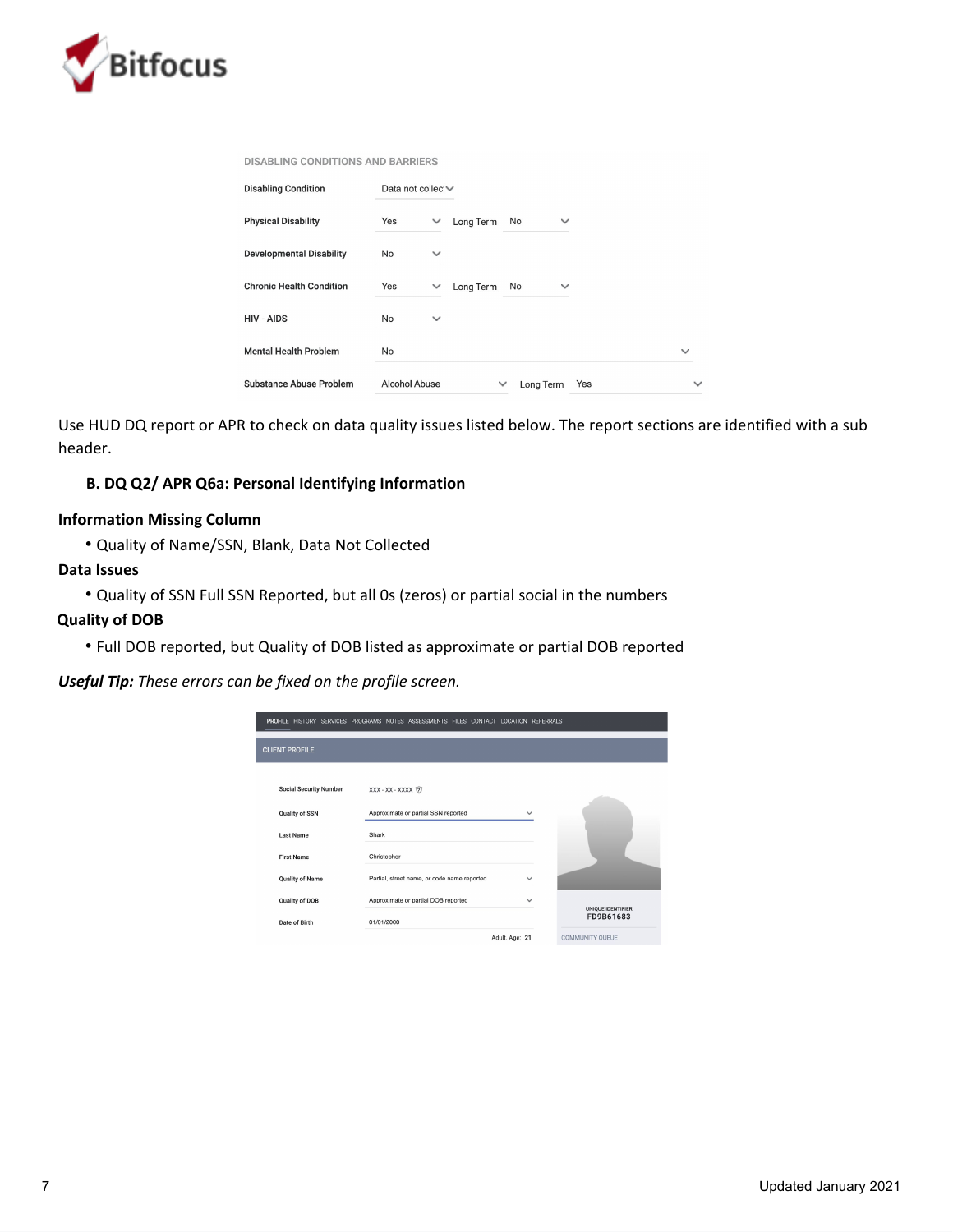

#### **C. DQ Q4/ APR Q6c. Data Quality: Income and Housing Data Quality**

To access the **Annual Assessment** steps 1-7 on page 6 of this document. Select the **Assessments** subtab from the options.

|                                                                  |                 |                                                          |       | PROFILE HISTORY SERVICES PROGRAMS NOTES ASSESSMENTS FILES CONTACT LOCATION REFERRALS |       |                   |                    |            |               |
|------------------------------------------------------------------|-----------------|----------------------------------------------------------|-------|--------------------------------------------------------------------------------------|-------|-------------------|--------------------|------------|---------------|
|                                                                  | PROGRAM HISTORY |                                                          |       |                                                                                      |       |                   |                    |            |               |
|                                                                  |                 | Program Name                                             |       |                                                                                      |       | <b>Start Date</b> | <b>End Date</b>    | Type       |               |
|                                                                  |                 | Emergency Shelter: Entry/Exit Date<br>[Training]         |       |                                                                                      |       | 01/22/2021        | 01/22/2021         | Individual |               |
|                                                                  |                 | Emergency Shelter: Entry/Exit Date<br>$\blacksquare$ (i) |       |                                                                                      |       | 11/10/2020        | <b>Active</b>      | Individual |               |
| ROFILE HISTORY SERVICES PROGRAMS NOTES ASSESSMENTS FILES CONTACT |                 |                                                          |       |                                                                                      |       |                   | LOCATION REFERRALS |            |               |
| <b>OGRAM: AWESOME RRH</b>                                        |                 |                                                          |       |                                                                                      |       |                   |                    |            |               |
| Enrollment                                                       | History         | <b>Assessments</b>                                       | Notes | Files                                                                                | Forms |                   |                    |            | $\times$ Exit |
|                                                                  | Assessments     |                                                          |       |                                                                                      |       |                   |                    |            |               |

Assessment errors may be related to a client not having an assessment completed within the APR report date range. **(#1) Review the recorded assessments**. If there is no assessment recorded within the APR date range, complete a new assessment and **(#2) record the Annual Assessment Date within +/- 30 days of the Program Start Date** (**Annual Assessment Date** Screenshot in next paragraph). If an assessment is already recorded within the APR date range, open the assessment and **(#3) scroll down to the Income and Sources and/or Non-Cash benefits section** of the assessment and correct the errors.

The Annual Assessment Date must be recorded annually within +/- 30 days of the anniversary of the client's Program *Start Date.*

| Enrollment<br>History<br>Files<br>Assessments<br>Notes<br>Forms | $\times$ Exit | Program Start<br>07/01/2018<br>Date:          |
|-----------------------------------------------------------------|---------------|-----------------------------------------------|
|                                                                 |               | Assigned Staff:                               |
| Assessments                                                     |               | Head of<br>Household:                         |
| <b>Status Update Assessment</b>                                 | <b>START</b>  |                                               |
| <b>Annual Assessment</b>                                        | <b>START</b>  | <b>Program Group Members</b>                  |
| <b>SESSMENT HISTORY</b>                                         |               | No active members                             |
|                                                                 |               | Status Assessments +                          |
| <b>Advanced Search Options</b><br>View $\vee$                   |               | Assessment Due - July 1st 2020                |
| Assessment Name<br>Completed<br>Details                         |               | 07/01/2019<br>ANNUAL                          |
| Annual Assessment<br>07/01/2019                                 |               | Assessment due every year<br>Notification: ON |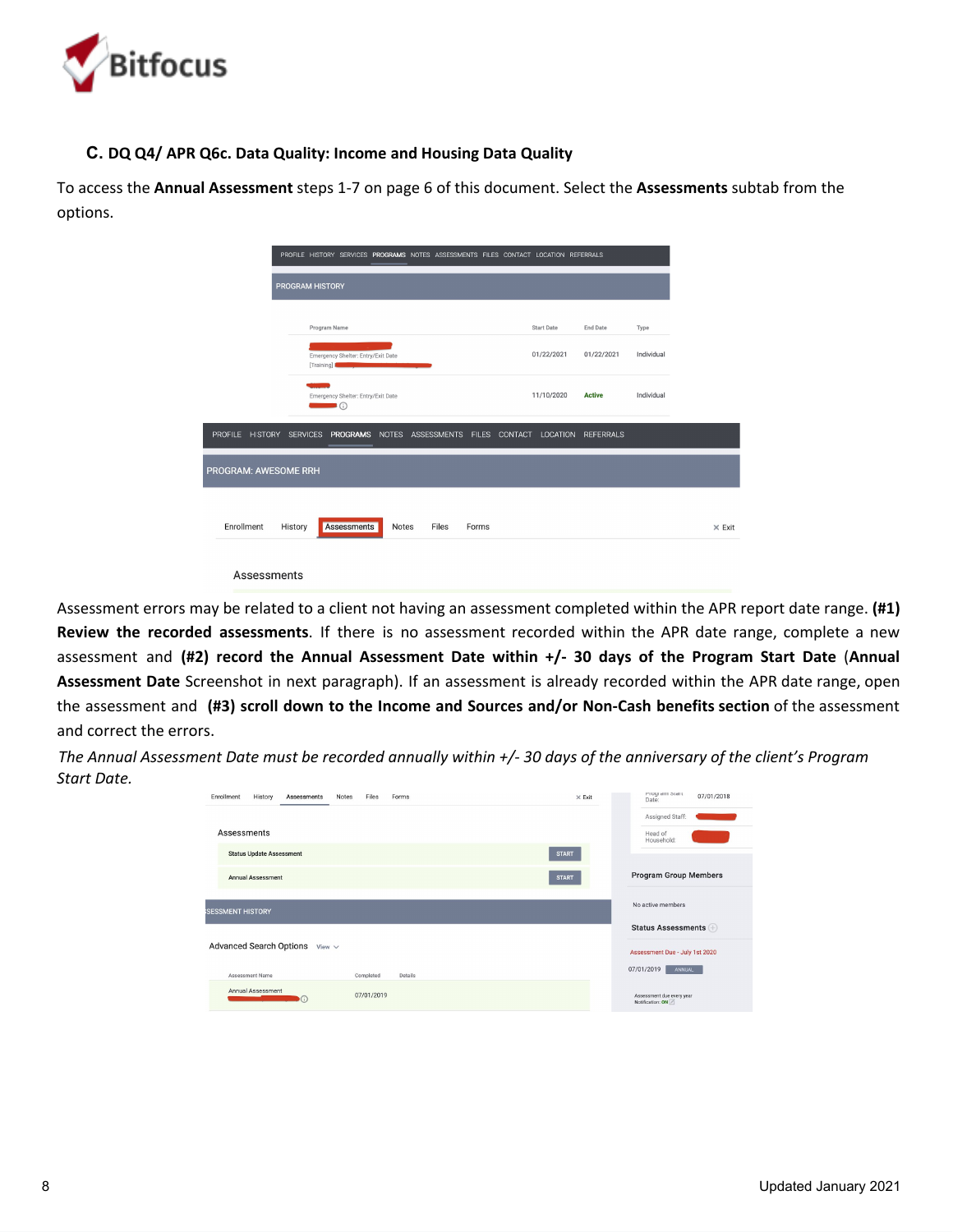

In the example below, the Program Start Date is 01/28/2014, the Project Status Date should be within +/- 30 days of 01/28, and then the year within the report date range. 01/28/2017 is an example of an Annual Assessment Date recorded within +/- 30 days of the client's Program Start Date and within the APR reporting date range.

| Enrollment<br>History                                              | Files<br>Forms<br><b>Assessments</b><br>Notes          | $\times$ Exit |
|--------------------------------------------------------------------|--------------------------------------------------------|---------------|
| Add Annual Assessment for client.                                  |                                                        |               |
| <b>Project Status Date</b>                                         | والدراع<br>25<br>08/05/2020                            |               |
| Is the Program Type a<br><b>Permanent Housing</b><br>Program Type? | Yes (Automatically Generated Response)<br>$\checkmark$ |               |
| <b>DISABLING CONDITIONS AND BARRIERS</b>                           |                                                        |               |
| <b>Physical Disability</b>                                         | Yes<br>Long Term<br>No<br>$\checkmark$<br>$\checkmark$ |               |
| <b>Developmental Disability</b>                                    | No<br>$\checkmark$                                     |               |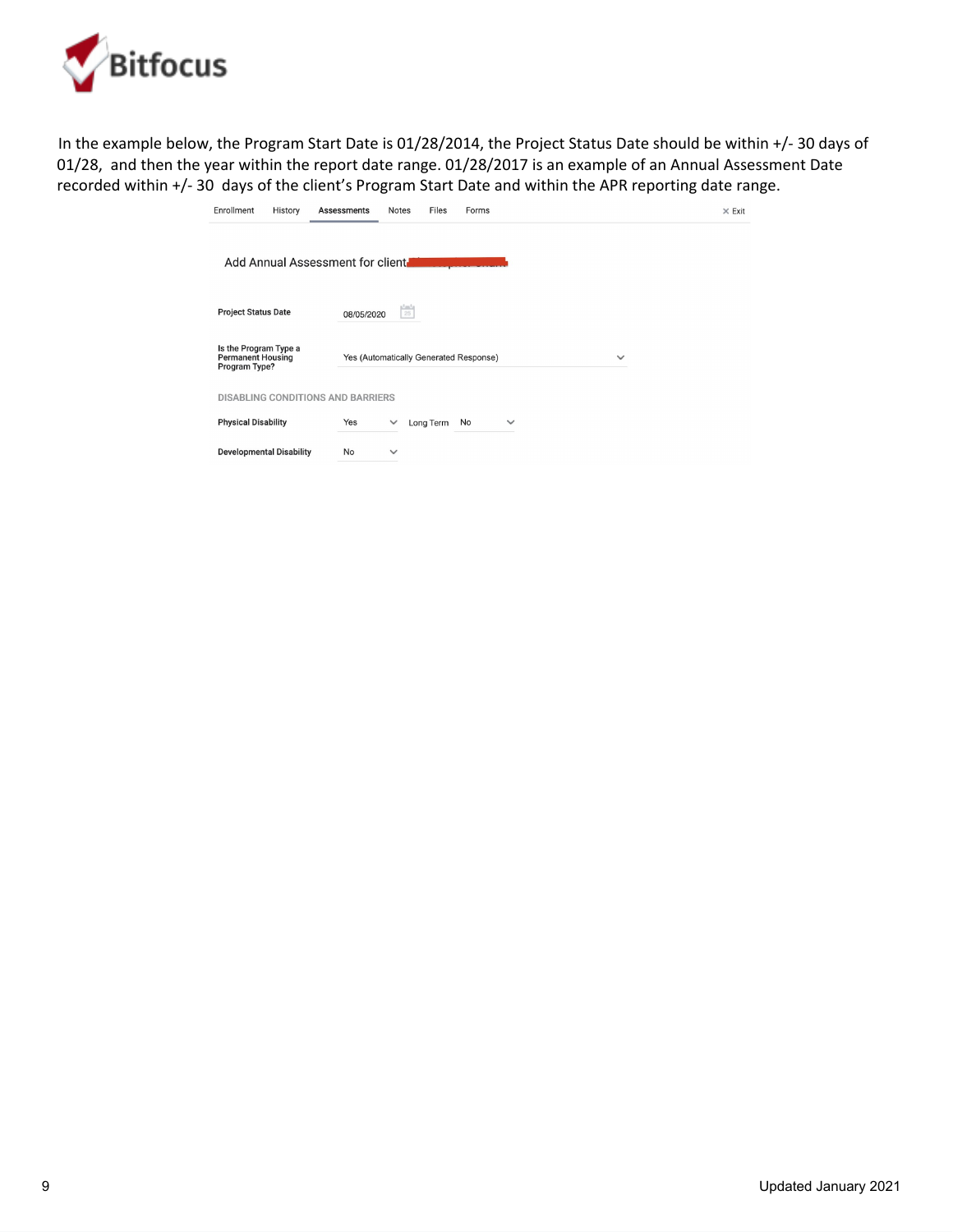

# III. Using [HUDX-227] Annual Performance Report [FY 2020]

Use a test APR to check on data quality issues listed below. The report sections are identified with a subheader. Run the report as a Web Page, which will provide the drill down option (verify data). **When ready to upload the report run it as a CSV-Upload file.**

- 1. From the launcher select the **REPORTS** option
- 2. From the **REPORT LIBRARY** select the HUD Reports
- 3. Select [**HUDX-227] Annual Performance Report [FY 2020]**

| <b>Coc Filter Category</b>                       | Agency CoC                                              |  |
|--------------------------------------------------|---------------------------------------------------------|--|
|                                                  |                                                         |  |
| CoC                                              | CA-501 - San Francisco CoC                              |  |
| Program Type(s)                                  | Choose                                                  |  |
|                                                  | All                                                     |  |
|                                                  | <b>Emergency Shelter</b>                                |  |
|                                                  | <b>Transitional Housing</b>                             |  |
|                                                  | PH - Permanent Supportive Housing (disability required) |  |
| Program Status                                   | All Programs                                            |  |
| Program(s)                                       | Choose                                                  |  |
|                                                  | All                                                     |  |
|                                                  | Arches Navigation Center                                |  |
|                                                  | Big Bend RRH                                            |  |
|                                                  | Denali Transitional Housing                             |  |
| <b>Apply Client Location filter</b>              | No                                                      |  |
|                                                  |                                                         |  |
| LEGACY FEATURE: SERVICE BASED FUNDING SOURCE     | Not Based on Funding Source                             |  |
|                                                  |                                                         |  |
| <b>Funding Criteria</b><br><b>Funding Status</b> | Choose                                                  |  |
| Funding(s)                                       | Choose                                                  |  |
|                                                  |                                                         |  |

4. Select RUN, this will populate a new screen from the Report Library

**Report Output Format** 

- 5. Enter the filters you will use to run the report(s)
	- a. If your programs are part of the Integrated Service Network (ISN), you must choose the correct funding sources for the programs you are reporting on

O Web Page O PDF O Excel O CSV-Details O CSV-Uplor

- 6. If checking data use the Web Page Output Format
- **7. If you have checked your data and are ready to upload a test, select the CSV-Upload option**
- 8. Upload your test APR ot <https://demo.sagehmis.info/us/csvtest.aspx>

**Helpful Tip:** *You have the ability to download these reports and rename and save to a directory of* your choice. Please note that when downloading as a CSV-Upload file it will be in a folder that will